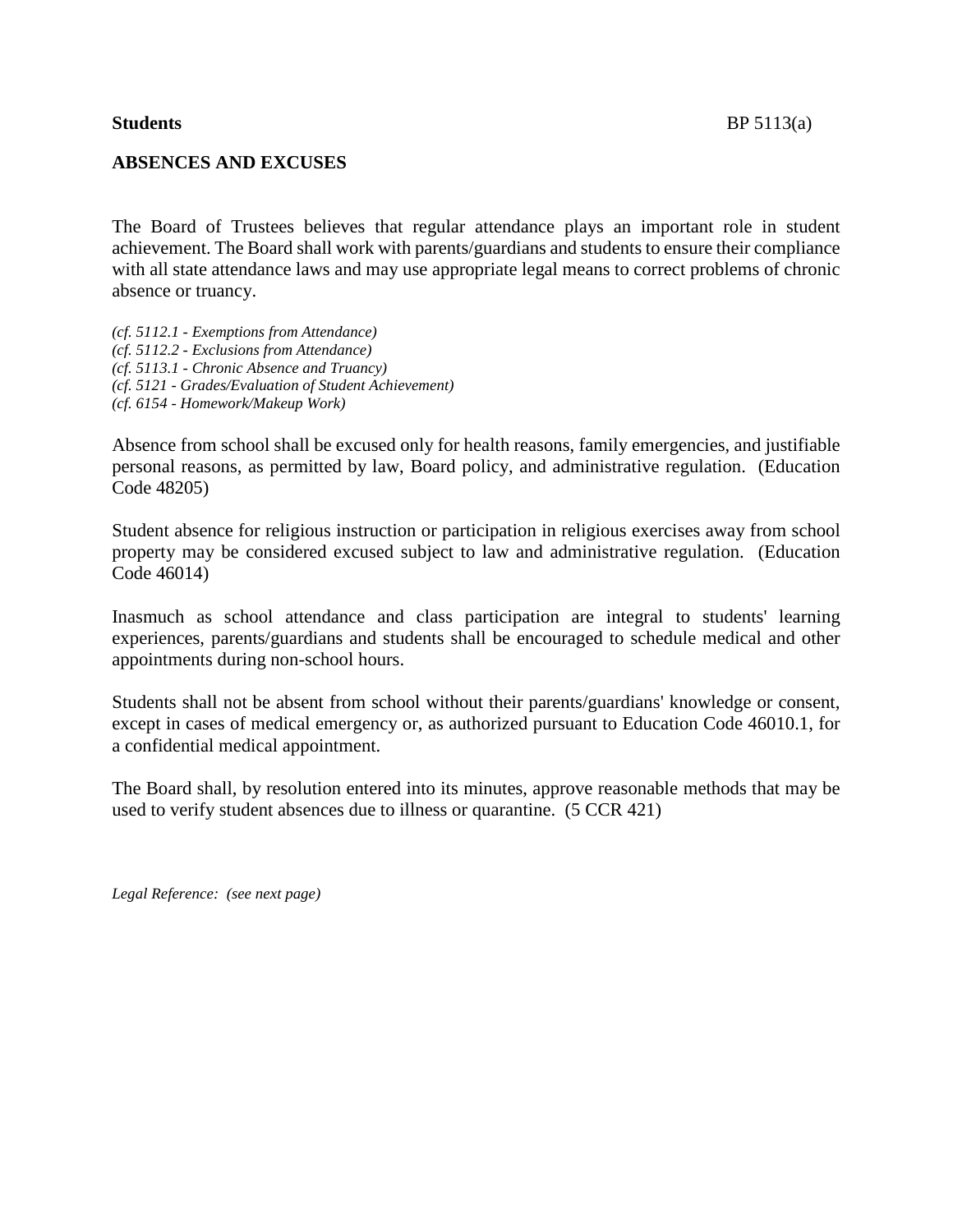#### **ABSENCES AND EXCUSES** (continued)

*Legal Reference:*

*EDUCATION CODE 1740 Employment of personnel to supervise attendance (county superintendent) 37201 School month 37223 Weekend classes 41601 Reports of average daily attendance 42238-42250.1 Apportionments 46000 Records (attendance) 46010-46014 Absences 46100-46119 Attendance in kindergarten and elementary schools 46140-46147 Attendance in junior high and high schools 48200-48208 Children ages 6-18 (compulsory full-time attendance) 48210-48216 Exclusions from attendance 48240-48246 Supervisors of attendance 48260-48273 Truants 48292 Filing complaint against parent 48320-48324 School attendance review boards 48340-48341 Improvement of student attendance 48980 Parental notifications 49067 Unexcused absences as cause of failing grade 49701 Provisions of the interstate compact on educational opportunities for military children ELECTIONS CODE 12302 Student participation on precinct boards FAMILY CODE 6920-6929 Consent by minor for medical treatment VEHICLE CODE 13202.7 Driving privileges; minors; suspension or delay for habitual truancy WELFARE AND INSTITUTIONS CODE 601-601.4 Habitually truant minors 11253.5 Compulsory school attendance CODE OF REGULATIONS, TITLE 5 306 Explanation of absence 420-421 Record of verification of absence due to illness and other causes ATTORNEY GENERAL OPINIONS 87 Ops.Cal.Atty.Gen. 168 (2004) 66 Ops.Cal.Atty.Gen. 244 (1983) COURT DECISIONS American Academy of Pediatrics et al v. Lungren et al (1997) 16 Cal.4th 307*

*Management Resources:*

*CSBA PUBLICATIONS Improving Student Achievement by Addressing Chronic Absence, Policy Brief, December 2010 WEB SITES CSBA: http://www.csba.org*

Policy **CUDDEBACK UNION ELEMENTARY SCHOOL DISTRICT** adopted: December 11, 2019 Carlotta, California **Students**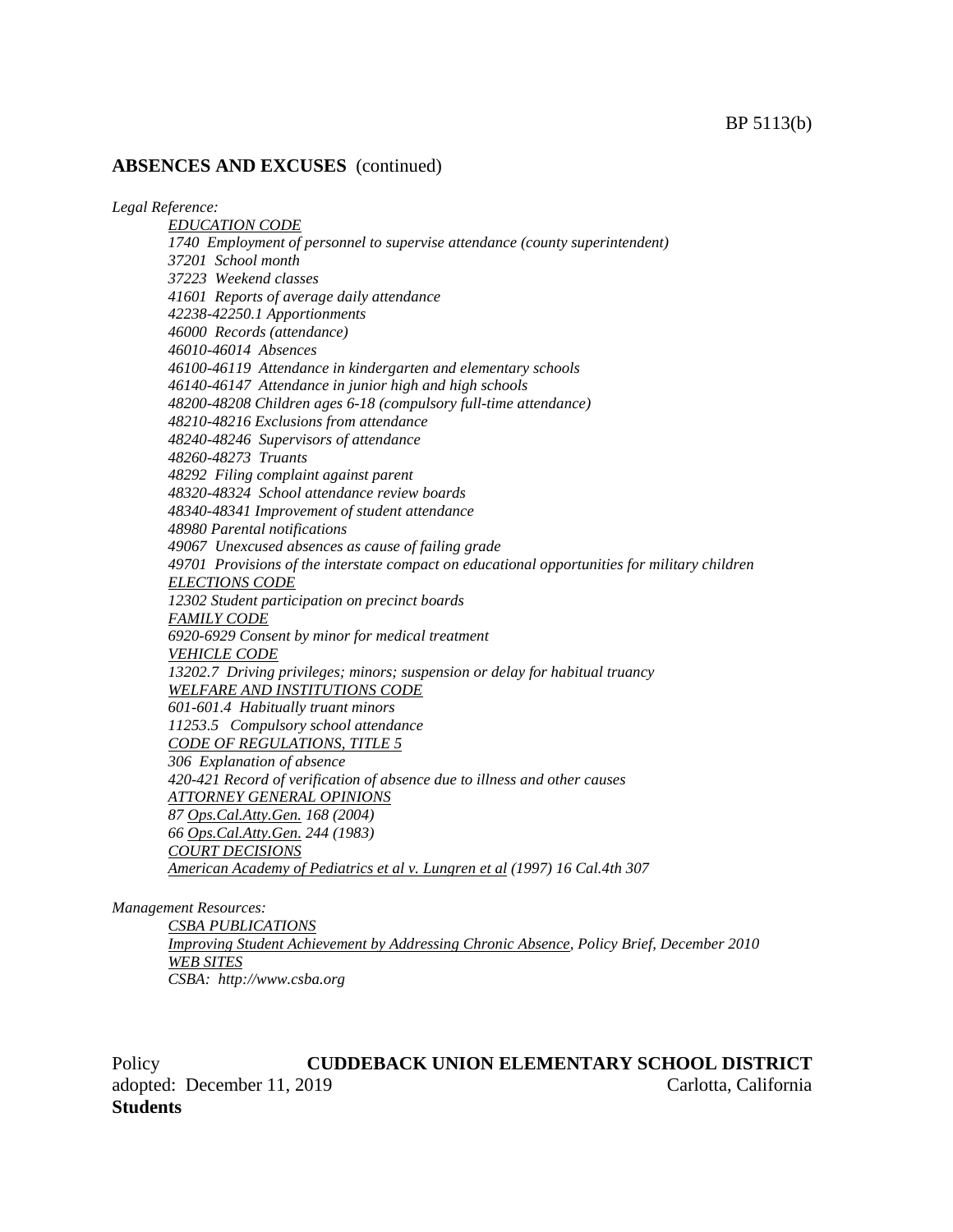# **ABSENCES AND EXCUSES**

## **Excused Absences**

Subject to any applicable limitation, condition, or other requirement specified in law, a student's absence shall be excused for any of the following reasons:

- 1. Personal illness (Education Code 48205)
- 2. Quarantine under the direction of a county or city health officer (Education Code 48205)

#### *(cf. 5112.2 - Exclusions from Attendance)*

- 3. Medical, dental, optometrical, or chiropractic appointment (Education Code 48205)
- 4. Attendance at funeral services for a member of the student's immediate family (Education Code 48205)

Such absence shall be limited to one day if the service is conducted in California or three days if the service is conducted out of state. (Education Code 48205)

- 5. Jury duty in the manner provided by law (Education Code 48205)
- 6. Illness or medical appointment of a child to whom the student is the custodial parent (Education Code 48205)
- *(cf. 5146 - Married/Pregnant/Parenting Students)*
- 7. Upon advance written request by the parent/guardian and the approval of the principal or designee, justifiable personal reasons including, but not limited to: (Education Code 48205)
	- a. Appearance in court
	- b. Attendance at a funeral service
	- c. Observance of a religious holiday or ceremony
	- d. Attendance at religious retreats for no more than four hours per semester
	- e. Attendance at an employment conference
	- f. Attendance at an educational conference on the legislative or judicial process offered by a nonprofit organization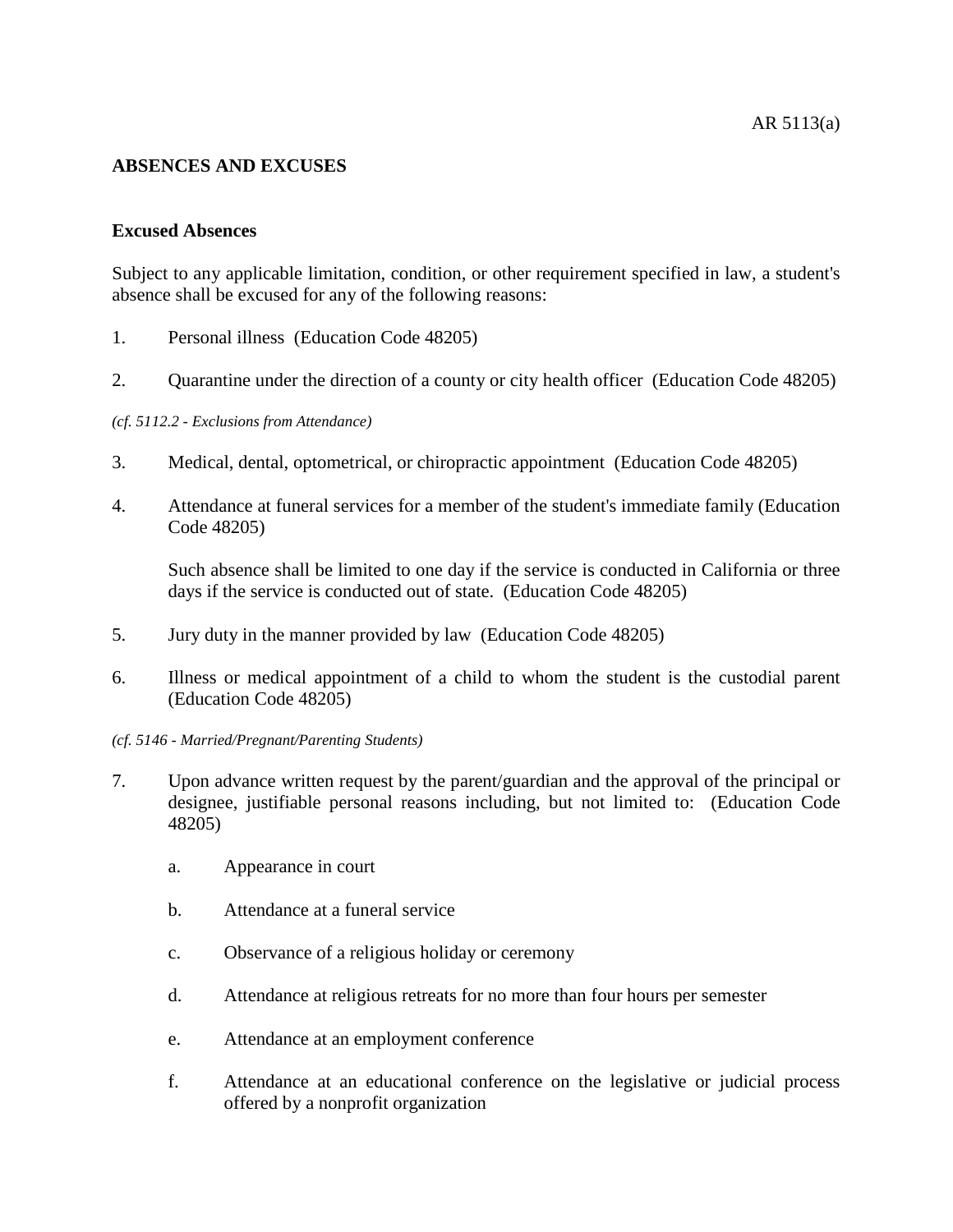# **ABSENCES AND EXCUSES** (continued)

8. Service as a member of a precinct board for an election pursuant to Elections Code 12302 (Education Code 48205)

*(cf. 6142.3 - Civic Education)*

9. To spend time with an immediate family member who is an active duty member of the uniformed services, as defined in Education Code 49701, and has been called to duty for deployment to a combat zone or a combat support position or is on leave from or has immediately returned from such deployment (Education Code 48205)

Such absence shall be granted for a period of time to be determined at the discretion of the Superintendent/Principal or designee. (Education Code 48205)

- *(cf. 6173.2 - Education of Children of Military Families)*
- 10. Attendance at a naturalization ceremony to become a United States citizen (Education Code 48205)
- 11. Participation in religious exercises or to receive moral and religious instruction at the student's place of worship or other suitable place away from school (Education Code 46014)
- *(cf. 6141.2 - Recognition of Religious Beliefs and Customs)*

Absence for student participation in religious exercises or instruction shall not be considered an absence for the purpose of computing average daily attendance if the student attends at least the minimum school day as specified in AR 6112 - School Day, and is not excused from school for this purpose on more than four days per school month. (Education Code 46014)

*(cf. 6112 - School Day)*

12. Work in the entertainment or allied industry (Education Code 48225.5)

Such absence shall be excused provided that the student holds a work permit authorizing such work and is absent for a period of not more than five consecutive days and up to five absences per school year. (Education Code 48225.5)

13. Participation with a nonprofit performing arts organization in a performance for a public school audience (Education Code 48225.5)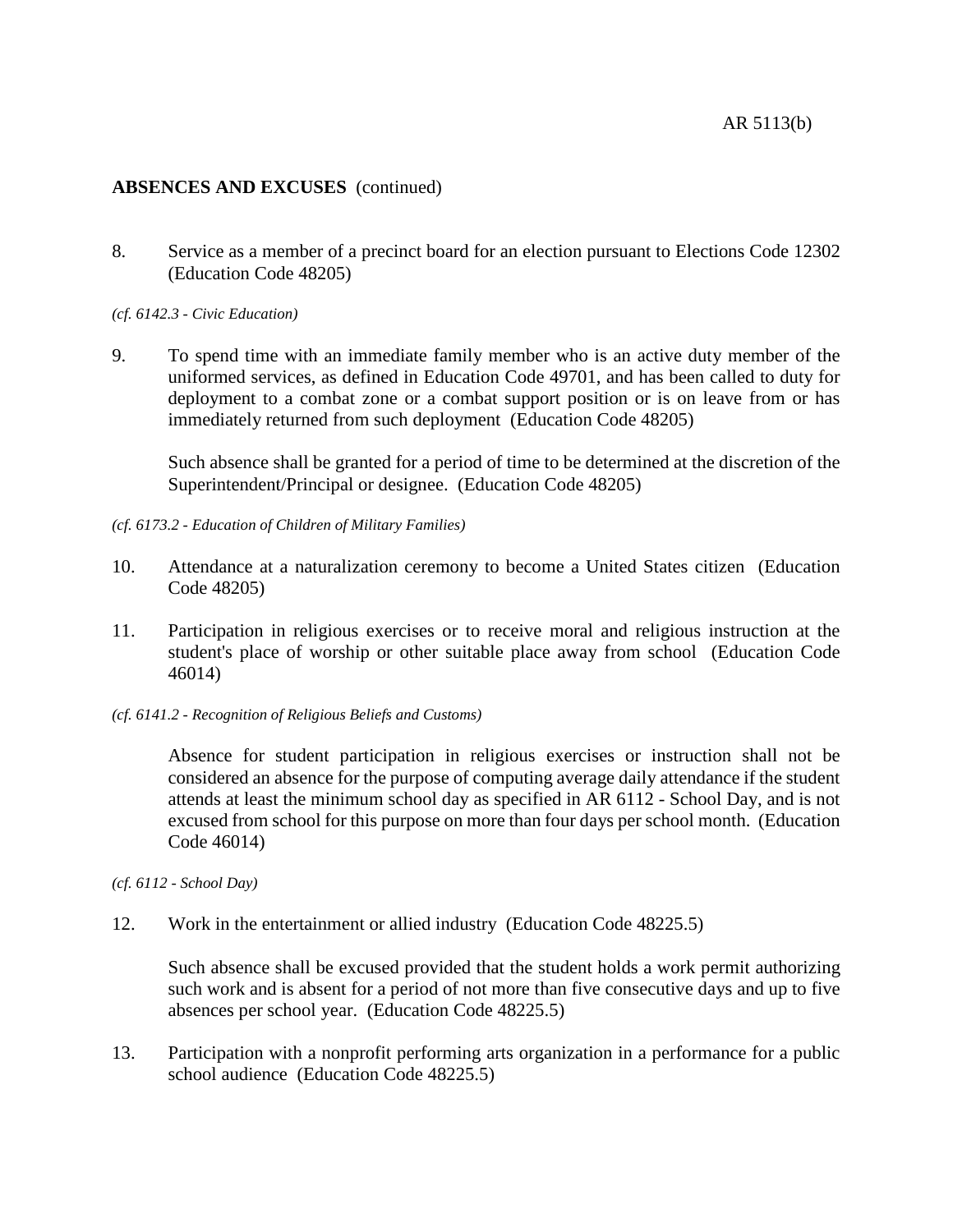A student may be excused for up to five such absences per school year provided that the student's parent/guardian provides a written explanation of such absence to the school. (Education Code 48225.5)

# AR 5113(c)

# **ABSENCES AND EXCUSES** (continued)

14. Other reasons authorized at the discretion of the principal or designee based on the student's specific circumstances (Education Code 48205, 48260)

For the purpose of the absences described above, *immediate family* means the student's parent/guardian, brother or sister, grandparent, or any other relative living in the student's household. (Education Code 48205)

# **Method of Verification**

Student absence to care for a child for whom the student is the custodial parent shall not require a physician's note. (Education Code 48205)

For other absences, the student shall, upon returning to school following the absence, present a satisfactory explanation verifying the reason for the absence. Absences shall be verified by the student's parent/guardian, other person having charge or control of the student, or the student if age 18 or older. (Education Code 46012; 5 CCR 306)

When an absence is planned, the principal or designee shall be notified prior to the date of the absence when possible.

The following methods may be used to verify student absences:

- 1. Written note, fax, email, or voice mail from parent/guardian or parent representative.
- 2. Conversation, in person or by telephone, between the verifying employee and the student's parent/guardian or parent representative. The employee shall subsequently record the following:
	- a. Name of student
	- b. Name of parent/guardian or parent representative
	- c. Name of verifying employee
	- d. Date(s) of absence
	- e. Reason for absence